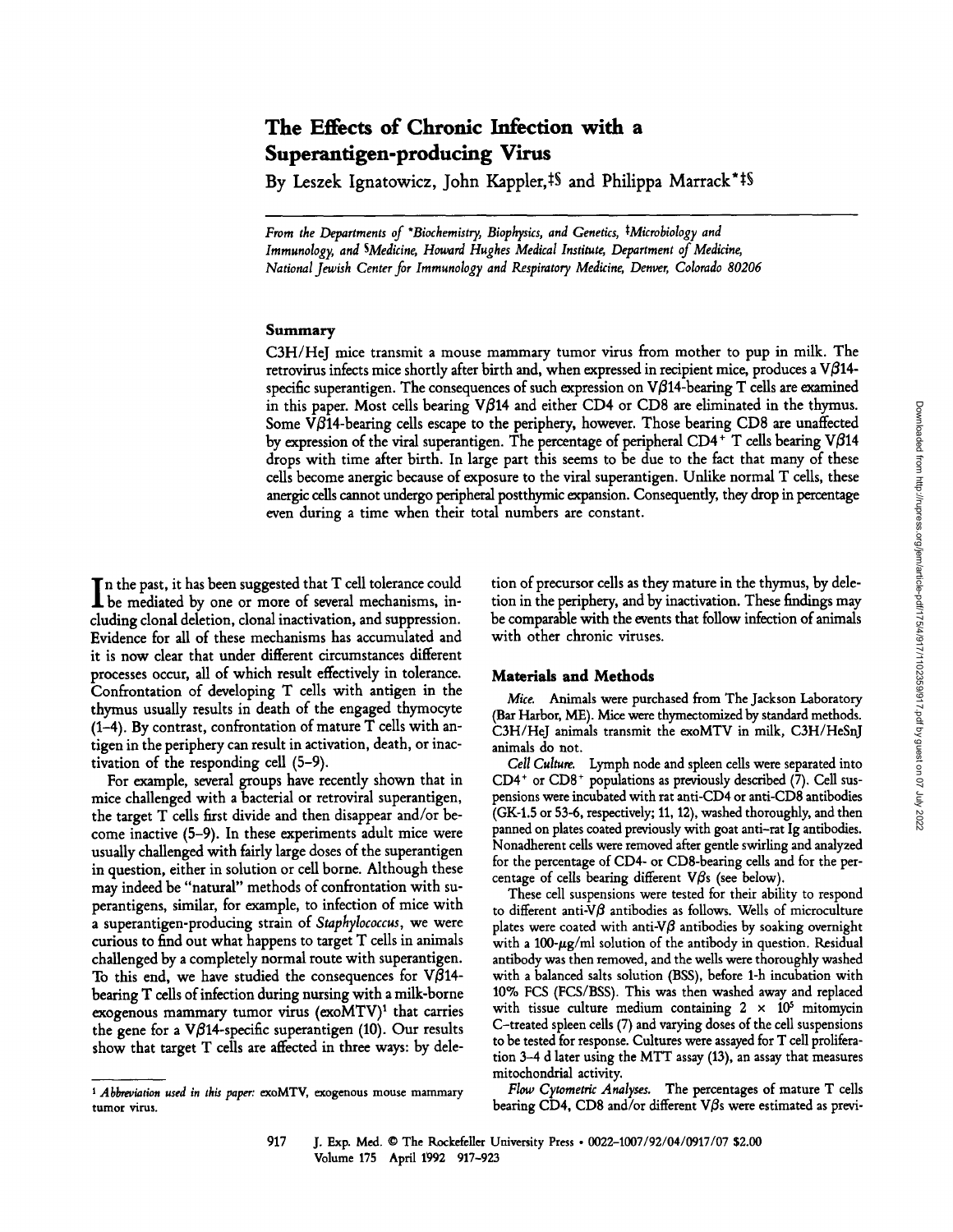ously described (1). Cells were incubated with biotinylated anti- $V\beta$  antibodies, washed, and stained with PE-coupled avidin and fluorosceinated anti-CD4 or fluorosceinated anti-CD8.

To stain thymocytes, these cells were first incubated for 3-4 h at 37°C in tissue culture medium to raise the levels of TCR on immature cells into the clearly detectable range (1). Cells were then incubated with biotinylated anti-V $\beta$  antibodies and trinitrophenylated anti-CD4. After washing, the cells were stained with PEcoupled avidin, allophycocyanin-coupled mAb to trinitrophenol (14, 15), and fluorosceinated anti-CD8. Cells were analyzed on a EPICS 751 with dual lasers (Coulter Electronics, Hialeah, FL).

### **Results**

*Consequences of Infection with exoMTV on Peripheral T Cells*  and Thymocytes Bearing V<sub>B14</sub>. Mice infected neonatally with the exoMTV suffer a slow drop in the percentage of their mature T cells that bear V $\beta$ 14. CD4-bearing cells are affected more severely and more rapidly than CD8-bearing cells (Fig. 1) (10). Although most V $\beta$ 14-bearing T cells eventually disappear from infected animals, it is worth noting that some survive for very long periods. Presumably, these cells do not bind to the viral superantigen (see Discussion).

To find out whether some or all of this loss might be due to deletion of V $\beta$ 14-bearing cells in the thymus, we examined immature and mature thymocytes from mice of different ages. As shown in Table 1. V $\beta$ 14-bearing CD4<sup>+</sup> or CD8<sup>+</sup> cells were at significantly lower percentages in the thymuses of exoMTV-positive C3H/HeJ animals than they were in the closely related exoMTV-negative C3H/HeSnJ mice. This suggests that the milk-borne viral superantigen does reach the thymus and can there cause deletion of  $V\beta$ 14-bearing T cells.

We have previously shown that all mature thymocytes, and about half of immature thymocytes, are susceptible to clonal deletion if confronted with a ligand that engages their receptors (15, 16). To find out whether the exoMTV superantigen could cause deletion of immature  $V\beta$ 14-bearing thymocytes, the percentages of cells in this population bearing  $V\beta$ 14 in infected and control mice were measured (Table 1). Both types of mice contained similar percentages of immature,  $V\beta$ 14<sup>+</sup> cells, indicating that such deletion does not occur. As a con-

**Table** 1. *Infection by Milk-borne Virus Causes Deletion of V~14 § Cells in the Thymus* 

| Mouse strain | Vβ | Percent of thymocytes bearing the<br>indicated $\nabla\beta$ among: |         |         |
|--------------|----|---------------------------------------------------------------------|---------|---------|
|              |    | $CD4^+$ , $CD8^+$                                                   | $CD4^+$ | CD8+    |
| C3H/He       | 14 | 4.4                                                                 | 1.3     | $2.5\,$ |
| CD3/HeSnJ    | 14 | 4.8                                                                 | 5.9     | 8.5     |
| C3H/HeI      | 3  | 1.7                                                                 | ND      | ND      |
| C3H/HeSn     | 3  | 2.2                                                                 | ND      | ND      |
| CBA/CaI      | 3  | 6.0                                                                 | ND      | ND      |

Results shown are the average of two animals, except for CBA/CaJ, in which a single animal was analyzed.

trol, immature thymocytes from C3H and CBA/CaJ mice were analyzed for the presence of cells bearing  $V\beta3$ . C3H but not CBA/CaJ animals contain endogenous MTVs encoding  $V\beta$ 3-specific superantigens that have previously been shown to lead to deletion of both immature and mature thymocytes (15). As shown in Table 1,  $V\beta$ 3-bearing cells were at a significantly lower percentage in the immature thymocytes of C3H animals than they were in the same cell population from CBA/Ca mice.

*Infection with exoMTV Causes Deletion of Mature CD4 + T Cells.* Since exoMTV causes the deletion of mature thymocytes bearing  $V\beta$ 14, it is not surprising that the percentages of peripheral T cells bearing this  $V\beta$  drop after birth in infected mice (10). This could occur by gradual dilution of the few V $\beta$ 14<sup>+</sup> T cells produced before or shortly after birth with  $V\beta$ 14<sup>-</sup> T cells newly produced by the thymus. Alternatively or additionally, it could occur by deletion of peripheral mature V $\beta$ 14-bearing cells after expression of exoMTV. To check these possibilities, two types of experiments were done.

In the first, the percentages of  $CD4^+$  T cells bearing



918 Effects of Chronic Viral Superantigen Expression

**Figure** 1. Infection with exo-MTV causes the disappearance of V $\beta$ 14-bearing T cells. Newborn C3H/HeJ mice were fed by their own mothers, or foster nursed by exoMTV $^-$ , (B10.BR  $\times$  C3H/ HeJ) $F_1$  mice from birth. At intervals thereafter, peripheral blood T cells were isolated from these animals and analyzed for percentages of T cells bearing  $V/\beta$ 14 and CD4 or CD8.  $(\blacksquare)$  C $\overline{3}H/HeJ$  fed;  $(\square)$  $(B10.BR \times C3H/HeJ)F_1$  fed. Results shown are the means and SEs for determinations on three mice/group.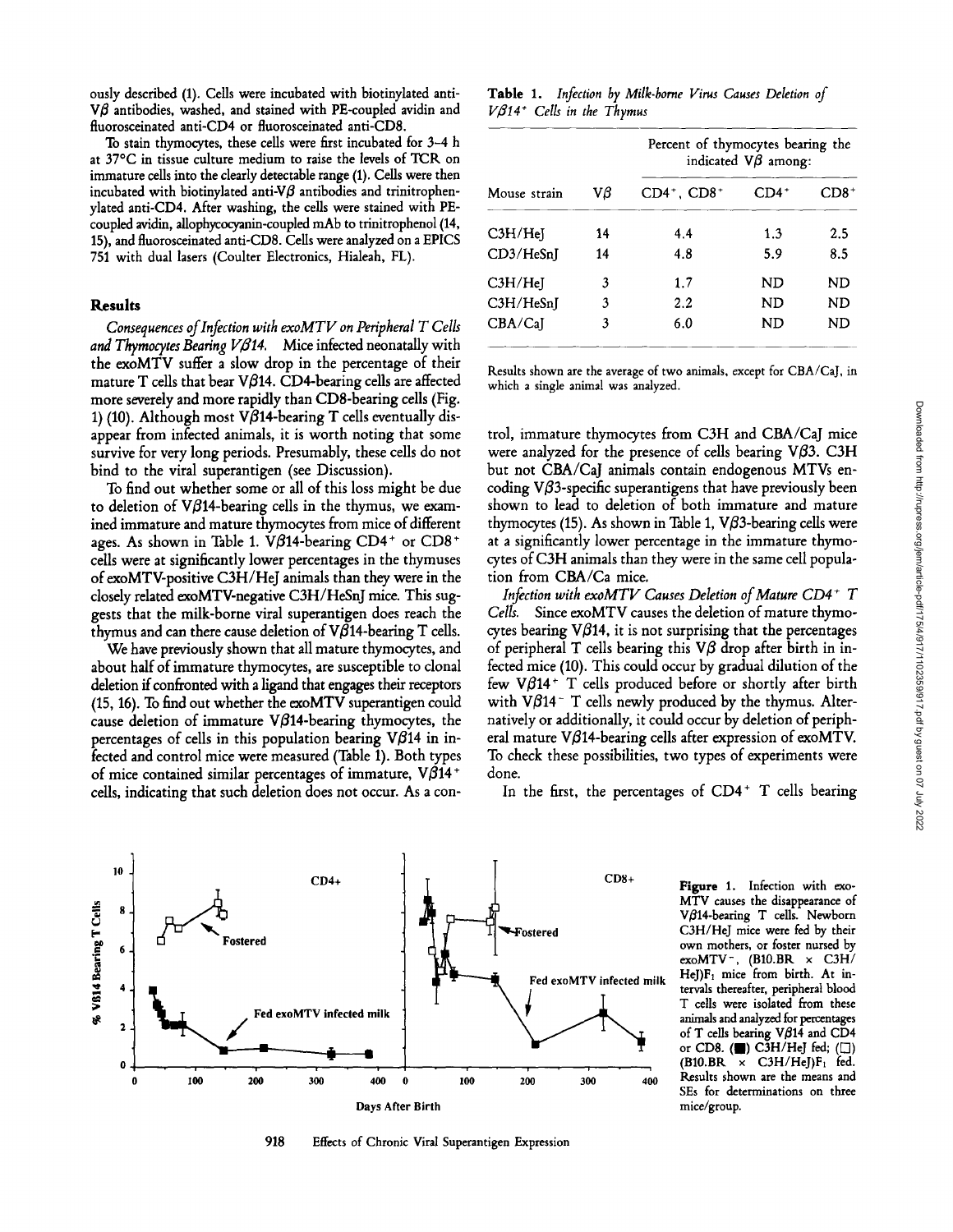

Figure 2. The percentage of V $\beta$ 14-bearing cells in the CD4<sup>+</sup> population falls with similar kinetics in thymuses and lymph nodes of exoMTVinfected animals. Lymph node T cells and thymocytes were isolated from C3H/HeJ mice of different ages and analyzed for percentages of CD4+, CD8<sup>-</sup> cells bearing V $\beta$ 14 or V $\beta$ 8.2. (I) Percent V $\beta$ 14<sup>+</sup> cells in CD4<sup>+</sup> thymocytes; ( $\Box$ ) percent V $\beta$ 14<sup>+</sup> cells in CD4<sup>+</sup> lymph node T cells; ( $\bullet$ ) percent V $\beta$ 8.2<sup>+</sup> cells in CD4<sup>+</sup> thymocytes; (O) percent V $\beta$ 8.2<sup>+</sup> cells in CD4<sup>+</sup> lymph node T cells. Results shown are the means and SEs of determinations on three mice for each point.

 $V\beta$ 14 in thymus and lymph nodes were measured with time after birth. The results are shown in Fig. 2. The percentages of cells bearing this  $V\beta$  fell with the same initial kinetics in the two different locations, suggesting that the disappearance of  $V\beta$ 14<sup>+</sup> cells in the periphery was not completely dependent upon prior intrathymic deletion.

In a second type of experiment, 4-5-wk-old mice were thymectomized and analyzed at various times thereafter for percentages of V $\beta$ 14<sup>+</sup> T cells. The data in Fig. 3 demonstrate that the percentage of CD4<sup>+</sup> cells bearing V $\beta$ 14 dropped with time in both thymectomized and shamthymectomized animals, although not quite as rapidly in the former as the latter. This result suggested that some of the disappearance of  $V\beta$ 14<sup>+</sup>, CD4<sup>+</sup> cells in normal infected mice is due to dilution with newly formed T cells, but that

much of it must be due to loss of superantigen-challenged cells in the periphery.

The results with CD8-bearing T cells were not the same. The percentage of CD8<sup>+</sup>,  $V\beta$ 14<sup>+</sup> T cells dropped with time in sham-thymectomized mice, but stayed constant in thymectomized animals. This result suggested that the fall in the percentage of these cells was entirely due to dilution of the  $CD8<sup>+</sup>$  pool with new T cells that specifically lacked V $\beta$ 14bearing T cells, and that the presence of the exoMTV superantigen had no effect on mature cells of this type.

To monitor the effects of thymectomy and/or virus infection on total numbers of V $\beta$ 14-bearing T cells, we counted the numbers of spleen and lymph node  $CD4^+$  or  $CD8^+$ cells in the animals used in this time course. Some of the results for lymph node cells are shown in Fig. 4. Total numbers of CD4 + and CD8 + cells rose dramatically in normal mice between 5 and 7 wk of age. The numbers fell off slowly thereafter. Since the increase in numbers between 5 and 7 wk was less dramatic in thymectomized animals, many of the new T cells must have been produced by the thymus itself, which must be still very active during this period.

The numbers of T cells in thymectomized animals also increased quite remarkably between 5 and 7 wk, however. This probably occurred because of "nonspecific proliferation," continued division of postthymic precursors, a phenomenon that has previously been studied by Stutman and Miller  $(17, 18)$ .

The percentages of  $V\beta$ 14-bearing cells in spleen or lymph nodes of the various mouse groups were used in conjunction with the total numbers of T cells to calculate the total numbers of V $\beta$ 14-bearing, CD4<sup>+</sup> or CD8<sup>+</sup> T cells at different times. Sample results for lymph node cells, in Fig. 5, show that regardless of whether or not the animal has a thymus, the total numbers of CD4<sup>+</sup> cells bearing V $\beta$ 14 hardly increase at all after 4-5 wk of age. Meanwhile, T cells bearing a control V $\beta$  (V $\beta$ 2) increase dramatically in numbers in both kinds of mice. In fact, not surprisingly, the changes in numbers of V $\beta$ 2-bearing CD4<sup>+</sup> cells mirror very closely changes in total numbers of CD4<sup>+</sup> cells.

These data suggest that the percentage of CD4+ T cells



919 Ignatowicz et al.

Figure 3. Infection with exoMTV causes a fall in percentage of V $\beta$ 14<sup>+</sup>, CD4<sup>+</sup> cells. 32-d-old C3H/ HeJ mice were thymectomized or sham thymectomized. At intervals thereafter, three mice from each group were killed and their lymph node cells analyzed for percentages of  $CD4^+$  or  $CD8^+$  T cells bearing V $\beta$ 2 or V $\beta$ 14. (iii) Percent V $\beta$ 14<sup>+</sup> cells or ( $\bullet$ ) percent V $\beta$ 2<sup>+</sup> cells in normal animals; ( $\square$ ) percent V $\beta$ 14<sup>+</sup> cells or (O) percent V $\beta$ 2<sup>+</sup> cells in thymectomized animals. The data shown are the means and SEs obtained for each point.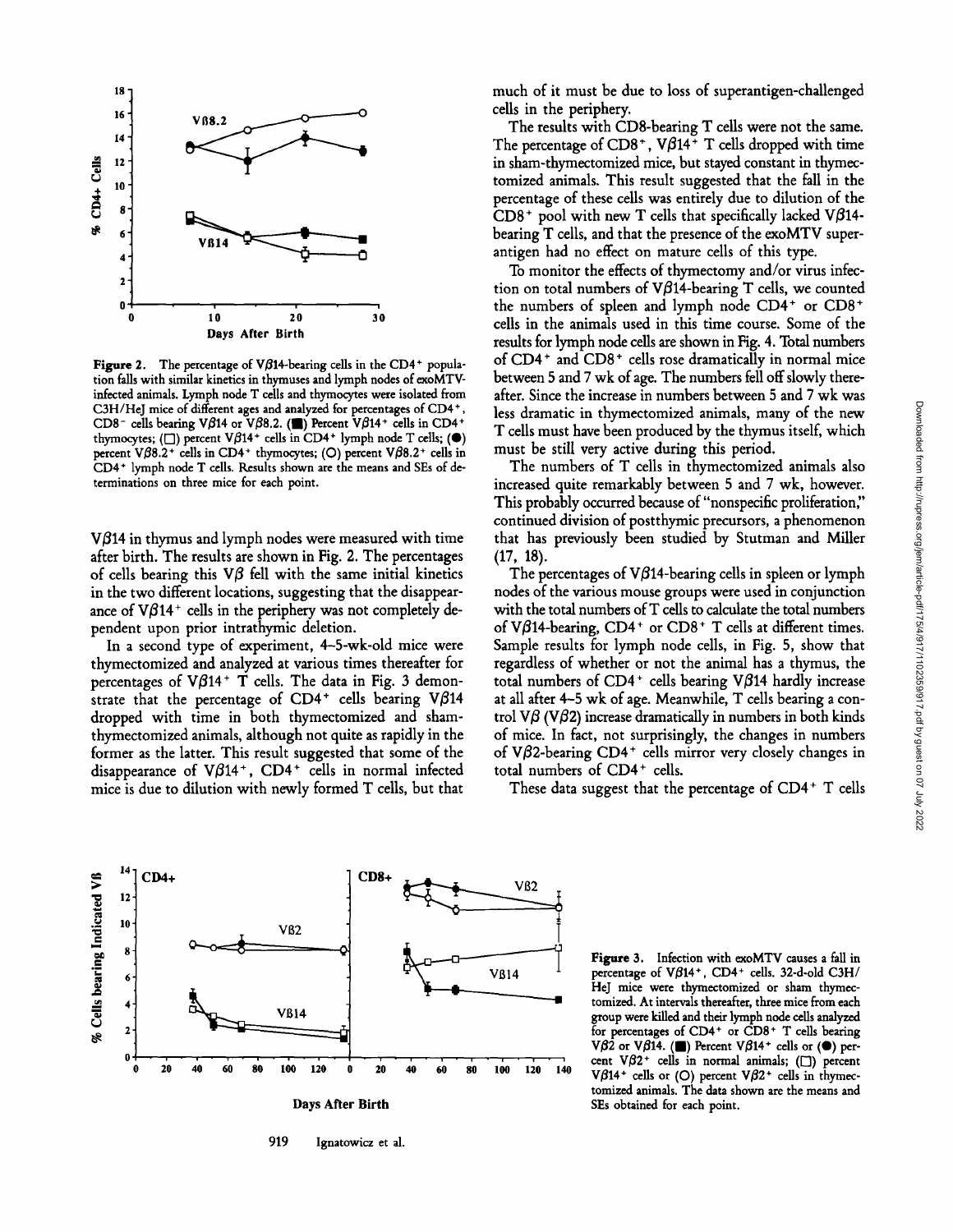

Figure 4. Changes with age in the total numbers of lymph node T cells in normal and thymectomized animals. C3H/HeJ were thymectomized or sham thymectomized at 32 d of age. At intervals thereafter, three mice of each type were killed and the total numbers of CD4<sup>+</sup> or CD8<sup>+</sup> T cells in lymph nodes counted. Lymph nodes harvested for these analyses were the inguinals, axillarys, brachials, and mesenterics. (11) Total numbers of cells in normal animals;  $(\Box)$  total numbers of cells in thymectomized animals. Results shown are the means and SEs of determinations on three mice for each point.

bearing  $V\beta$ 14 drops in infected mice not only because the thymus of such animals fails to produce these ceils, but also because the  $V\beta$ 14<sup>+</sup>, CD4<sup>+</sup> cells, unlike other T cells, cannot expand in the periphery.

*Infection with exoMTV Causes Inactivation of Mature CD4 ~ T Cells.* Several groups, including our own, have previously shown that mature T cells confronted with superantigens may eventually be inactivated (anergized) by the experience (4-8).  $V\beta$ 14<sup>+</sup>, CD4<sup>+</sup> cells in exoMTV-infected mice may therefore be unable to undergo postthymic expansion because some or all of these ceils are anergic. To find out whether this is so, T cells from exoMTV-infected and control animals were isolated, separated by panning into  $CD4^+$  or  $CD8^+$ populations, and stimulated with various anti- $V\beta$  antibodies.

As shown in Fig. 6,  $CD8^+$  cells bearing V $\beta$ 14 from exo-MTV mice responded to an anti-V $\beta$ 14 antibody just as well as similar cells from exoMTV-negative animals. By contrast,  $CD4^+$ , V $\beta$ 14<sup>+</sup> T cells from exoMTV-infected mice responded poorly on a per-cell basis to anti-V $\beta$ 14 antibody. This unresponsiveness was particularly pronounced when cells were isolated from 4-wk-old animals. The few CD4<sup>+</sup>, V $\beta$ 14<sup>+</sup> T cells left in 8-wk-old exoMTV<sup>+</sup> animals responded better, though still not as well as cells from uninfected animals (Fig.

**6 and Table 2). This age differential is probably due to the fact, mentioned above, that some CD4 +, VB14 + T cells cannot react with the exoMTV superantigen at all. These T cells are not eliminated or inactivated by the presence of the superantigen. These cells may undergo postthymic expansion and will certainly not be eliminated because of the superantigen. As T cells that can react with the superantigen disappear, these nonreactive cells will become a larger and**  larger percentage of the remaining  $CD4^+$ ,  $V\beta14^+$  popula**tion and, therefore, on a per-cell basis, the population will contain a lower percentage of inactivated cells as the mouse ages.** 

#### **Discussion**

**There are many examples of chronic exposure of humans and other animals to particular antigens. Infections such as**  herpes, Epstein Barr, and the human immunodeficiency viruses **come to mind in this context. Although much has been learned about the immune responses to these viruses and their several idiosyncratic means of avoiding or subverting the immune system, little is currently known about the life history of individual virus-responsive T cells while they are constantly** 



920 Effects of Chronic Viral Superantigen Expression

Figure 5.  $V\beta$ 14<sup>+</sup>, CD4<sup>+</sup> T cells do not undergo postthymic expansion in  $exoM\bar{T}V$ -infected mice. The percentages of CD4+ lymph node T cells in normal and thymectomized mice were measured at different times. These were used, together with the total numbers of CD4 + T cells in the lymph nodes of these animals, to calculate total numbers of T cells bearing both markers. ( $\blacksquare$ ,  $\Box$ ) Total numbers of CD4<sup>+</sup> cells bearing V $\beta$ 14; ( $\bullet$ , O) total numbers of CD4+ cells bearing V $\beta$ 2. Results shown are the means and SEs of determinations on three mice for each point.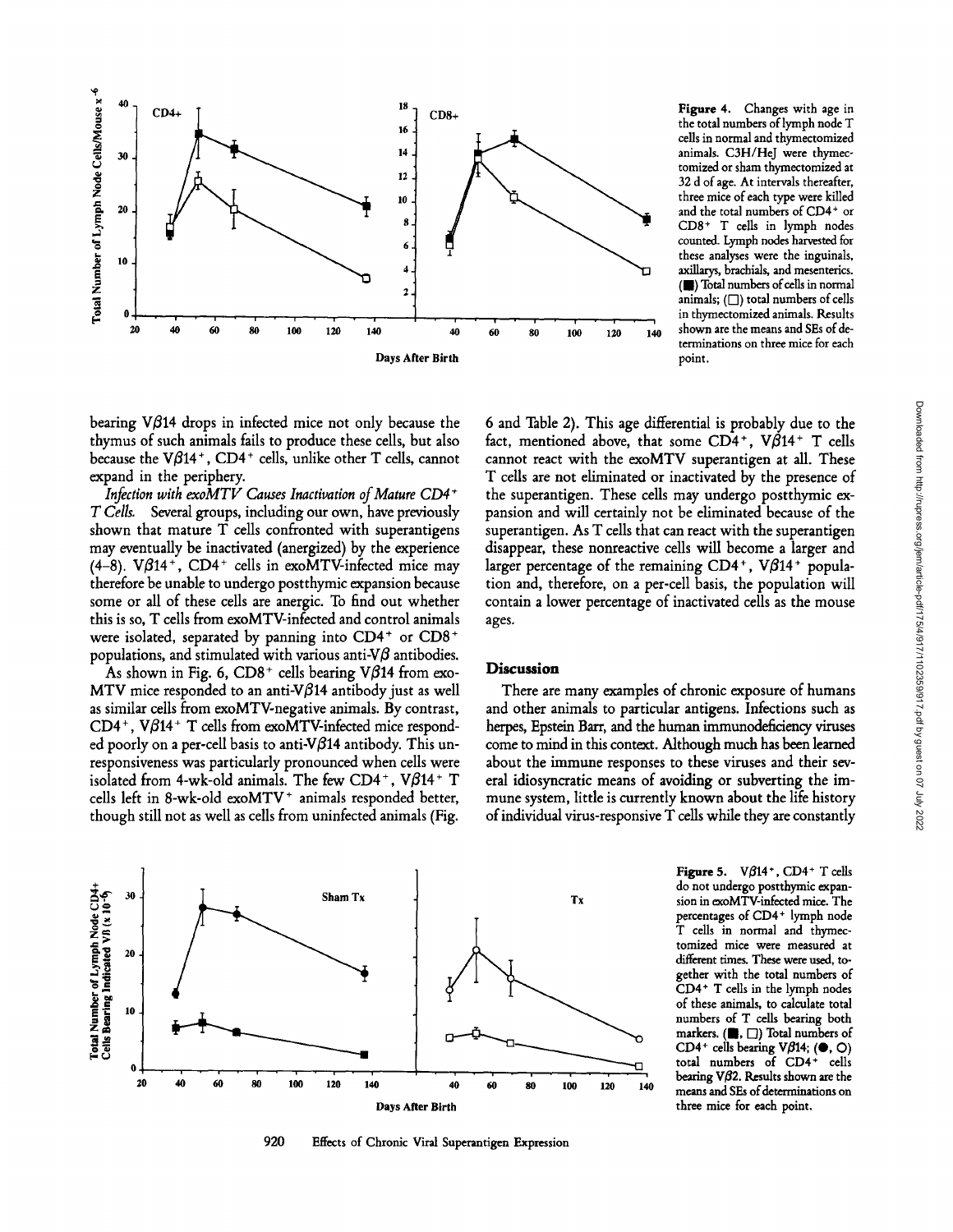

Figure 6. ExoMTV causes inactivation of many  $V\beta$ 14<sup>+</sup>, CD4<sup>+</sup> cells. T cells were isolated from the lymph nodes of C3H/HeJ or C3H/HeSnJ 4- or 8-wk-old animals. The CD4or CD8-bearing populations were isohted by panning on anti-CD8 or anti-CD4 plates, respectively, and assayed for responses to anti- $V\hat{\beta}$ -4, -8, or -14 coated on microtiter wells as described in Materials and Methods. 4 or 5 d later, responses were measured by metabolism of MTT during a 4-h pulse. (a) Responses of  $CD4$ <sup>+</sup> cells from 4-wk-old mice; (b) responses of  $CD8<sup>+</sup>$  cells from 4-wk-old mice; (c) responses of CD4<sup>+</sup> cells from 8-wk-old mice; (d) responses of CD8 + cells from 8-wk-old mice. (I) Responses of C3H/HeJ cells to anti-V $\beta$ 14; ( $\square$ ) responses of C3H/HeSnJ cells to anti-V $\beta$ 14; ( $\bullet$ ) responses of C3H/HeJ cells to anti-V $\beta$ 4 (a and b) or anti-V $\beta$ 8s (c and d); (O) responses of C3H/HeSnJ cells to anti-V $\beta$ 4 (a and b) or anti- $\nabla\beta$ 8 (c and d).

being confronted with antigen. In an initial attempt to fill this gap, we have studied the effects of chronic infection with exoMTV on the V $\beta$ 14-bearing T cells that can interact with the superantigen produced by this organism. In the "natural" model, we chose mice that were infected neonatally with the virus, transmitted to them in mother's milk.

The data show that response to the superantigen in recip-

Table 2. *Anergic T Cells Are a Greater Percentage of the V~14 +, CD4 + Population in Younger Mice* 

| Age of mice | Percent response* of C3H/HeJ<br>T cells bearing: |           |                |  |  |
|-------------|--------------------------------------------------|-----------|----------------|--|--|
|             | Vß4                                              | $V\beta8$ | $V\beta$ 14    |  |  |
| wk          |                                                  |           |                |  |  |
| 4           | $100.2 \pm 0.3^{\ddagger}$                       | ND        | $13.9 \pm 0.5$ |  |  |
| 8           | ND                                               | 105       | 40.9           |  |  |

\* CD4 § T cells from C3H/HeJ or C3H/HeSnJ 4- or 8-wk-old animals were isolated and titrated for response to anti-V $\beta$ 4, anti-V $\beta$ 8, or anti-V $\beta$ 14 antibodies as shown in Fig. 6. The slopes of the titration lines were used to calculate units of response found in each population. For each experiment the units of response of T cells from C3H/HeJ animals were compared with those of cells from C3H/HeSnJ T cells and expressed as a percentage.

\* Results shown are the mean and SE of three independent determinations (4-wk-old mice) or the mean of two independent determinations (8-wk-old mice, V $\beta$ 14) or a single determination (8-wk-old mice; V $\beta$ 8). ient mice is complex. Direct inspection of thymocytes and experiments involving thymectomy demonstrate that, as virus expression flowers after infection, many precursors bearing the target  $\nabla\beta$  are eliminated in the thymus, a phenomenon that has been reported before for many conventional antigens and superantigens (1-3). This occurs presumably because the exoMTV superantigen reaches the thymus and acts, like an endogenous self-antigen, to delete cells that might be selfreactive. Thymus deletion involves T cells bearing CD4 and even cells bearing CD8. In some ways this latter is a surprising result since the thymectomy and stimulation experiments show that mature  $T$  cells bearing V $\beta$ 14 and CD8 are not affected by the viral superantigen. Since  $V\beta$ 14-bearing cells are not detectably detectably deleted among the population of thymocytes bearing low levels of TCR, CD4, and CD8, this elimination may happen as immature  $V\beta$ 14<sup>+</sup> cells begin to lose CD4, increase expression of TCR, and turn into mature CD8-bearing T cells. Alternatively, viral superantigen may be expressed at very high levels in the thymus medulla. These high levels may be sufficient to delete  $V\beta$ 14bearing,  $CD8<sup>+</sup>$  cells, cells that are unaffected by the perhaps lower levels of viral superantigen expressed in the periphery.

Some T cells bearing  $V\beta$ 14 reach the periphery: because they matured before viral superantigen expression began in the thymus, because they bear receptors that cannot interact with the superantigen, or because the superantigen is not expressed at high enough levels in the thymus to affect cells with moderate affinity. The peripheral cells suffer various fates. Thymectomy has no effect on the percentages of cells bearing  $V\beta$ 14 and CD8, and these cells are not appreciably inacti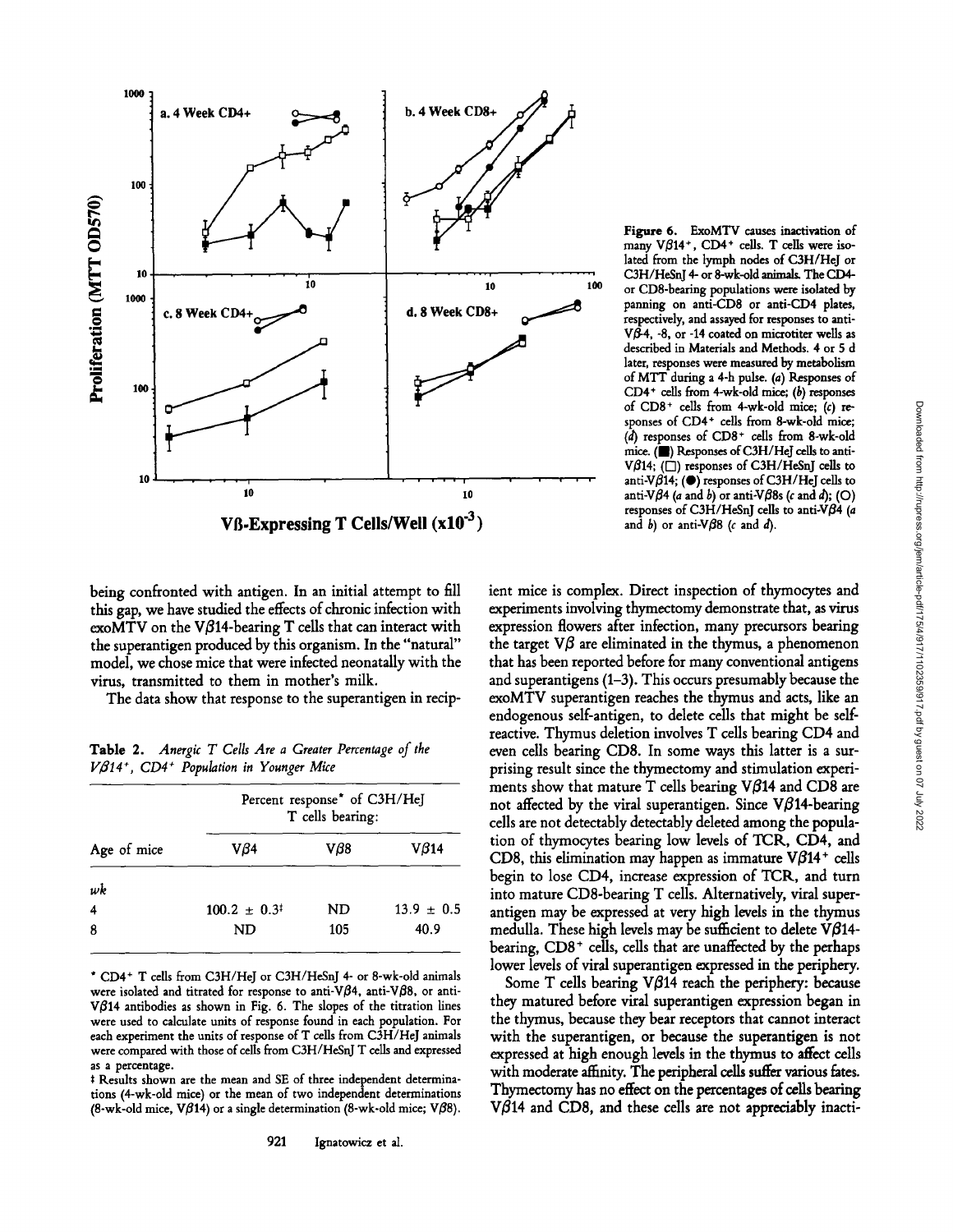vated by the presence of the superantigen. Therefore, as noted above, these cells are unaffected by the virus infection. They probably do not engage the viral superantigen because the avidity of the interaction between  $V\beta$ 14<sup>+</sup> TCRs and MHC plus viral superantigen is not sufficient to trigger the T cell in the absence of additional binding energy provided by the interaction between CD4 and class II. We and others have noticed similar results for peripheral CD8<sup>+</sup> cells challenged with other superantigens (5, 10).

T cells bearing CD4 and V $\beta$ 14 suffer one or more of three fates: they may be unaffected, inactivated, or deleted. The few V $\beta$ 14-bearng, CD4<sup>+</sup> cells that are unaffected by exo-MTV presumably bear receptors that cannot interact with the viral superantigen. This may be because the other variable components of the TCR they bear interfere with recognition of viral superantigen plus MHC. Alternatively, binding of  $V\beta$ 14 to this superantigen may be weak, and additional contributions to binding may be required of the other variable components of the TCR. On some cells the other TCR variable element (V $\alpha$ , J $\alpha$ , etc.) may not have enough affinity for MHC plus superantigen to provide this additional contribution.

On the whole, however, the percentages of peripheral T cells bearing V $\beta$ 14 and CD4 drop with time. In large part this seems to be due to the fact that most peripheral T cells divide after they have emerged from the thymus. This phenomenon of postthymic expansion has been well documented before (17, 18), but is not completely understood or often taken into account in studies of the type described here. The expansion does not seem to be necessarily antigen driven, and may instead be a response of newly produced T cells to some kind of homeostatic signals, signals that control the total numbers of T cells in any given animal. Most of the  $V\beta$ 14<sup>+</sup>, CD4<sup>+</sup> peripheral T cells are anergic and do not appear to participate in postthymic expansion. Hence, their percentage in the total T cell pool drops, even though their total numbers remain relatively constant.

Analysis of C3H/HeJ  $V\beta$ 14<sup>+</sup> T cells from mice of different ages indicated that a greater percentage of these T cells are anergic when the mouse is young (4 wk old) than when it is older (8 wk old). There are several explanations

for this result. Anergic T cells may have a shorter half-life than normal cells, and therefore tend to disappear with age, constituting a smaller percentage of the surviving  $V\beta14^+$ , CD4<sup>+</sup> pool. Alternatively, the V $\beta$ 14<sup>+</sup>, CD4<sup>+</sup> cells that are unaffected by the exoMTV superantigen will undergo postthymic expansion and therefore outgrow their anergic fellows.

Overall, there is relatively little evidence in this system for deletion of mature T cells by contact with the viral superantigen. For example, the data in Fig. 5 show that the numbers of CD4<sup>+</sup> T cells bearing V $\beta$ 14 remain quite constant in mice from 32 to 70 d of age, even if the animals are thymectomized. This is true even though a large proportion of these cells are anergic. It is difficult to draw a firm conclusion from such a result because postthymic expansion of the few  $V\beta$ 14<sup>+</sup>, CD4<sup>+</sup> T cells that are not anergic might compensate for losses due to rapid death of inactivated cells. One can obtain some estimate of how much such compensation occurs from the fact that, even in 8-wk-old mice, about 60% of the cells in this population are still anergic (Table 2). Therefore, chronic exposure to the exoMTV superantigen does not appear to cause dramatic deletion of target T cells and, on the whole, the half life of anergized T cells does not seem to be markedly shorter than that of normal T cells.

In other systems, inactivation or deletion of mature superantigen-reactive T cells by acute confrontation with superantigen is preceded by activation of these same cells. A similar phenomenon has been reported when T cell lines or clones are exposed to conventional antigens in vitro. It has been suggested that activation is a necessary precursor to inactivation and deletion of mature T cells, and that the latter events represent some sort of "clonal exhaustion" There is no sign of an acute activation of  $V\beta$ 14-bearing T cells, monitored by the presence of IL-2 receptors on V $\beta$ 14<sup>+</sup>, CD4<sup>+</sup> T cells, in mice infected neonatally with exoMTV (data not shown). We cannot, however, conclude that in such animals mature T cells are inactivated without being previously activated by the viral superantigen. Presumably, superantigen expression occurs slowly and asynchronously in the virus-infected baby mice. Therefore, only a small percentage of target T cells may be activated at any one time, and this percentage may be too low to be detectable by cytofluorographic analyses.

This work was supported by U.S. Public Health Service grants AI-17134, AI-18785, and AI-29903.

*Received for publication 6 December 1991.* 

We thank Dr. James McCormack and Bill Townend for their help with the flow cytometric analyses and Ella Kushnir for her excellent technical assistance.

Address correspondence to Philippa Marrack, Howard Hughes Medical Institute Research Laboratories, National Jewish Center for Immunology and Respiratory Medicine, Goodman Building, 5th Floor, 1400 Jackson Street, Denver, CO 80206.